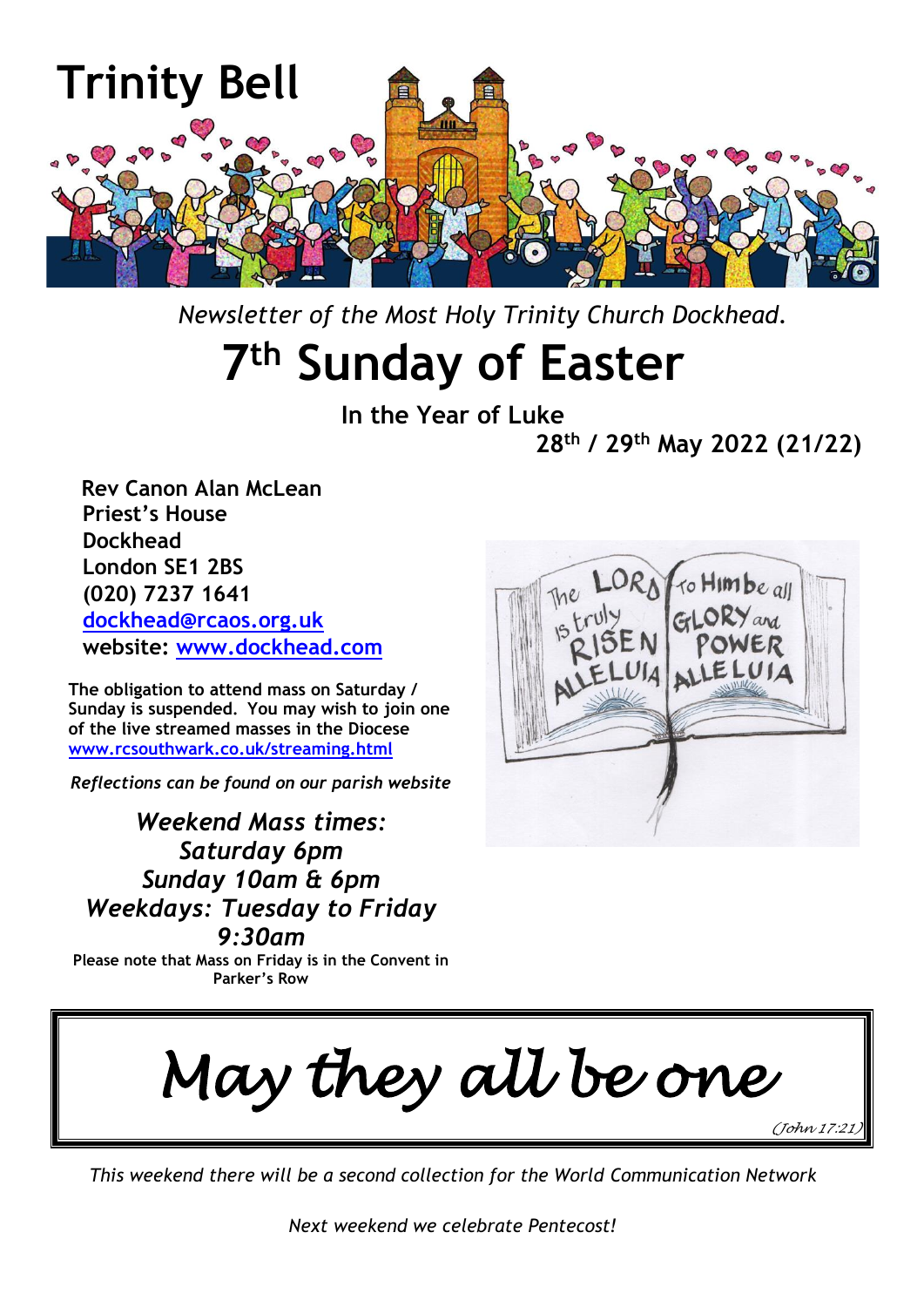## *Seventh week of Easter, psalter week 3*

#### *Anniversaries*

| Saturday  | 28 | May | James Daniel Hurley, Alan Woolgar                                              |
|-----------|----|-----|--------------------------------------------------------------------------------|
| Sunday    | 29 | Mav | Hilary Pitaluga, Timothy McCarry, Thomas Pollock, Natalina Luchmun             |
| Monday    | 30 | May | Gemma Whitnall, Ann Larkman                                                    |
| Tuesday   | 31 | May | Ellen Bryan, Bill Nazer, James Notley, Karen Jane Crawford, Sally Cuthbert,    |
|           |    |     | Tommy Rountree, Mary Keaveny                                                   |
| Wednesday | 01 | Jun | John Bryan, Susan Daley, Bishop Thomas Grant, First Bishop of Southwark,       |
|           |    |     | Corazon Atter                                                                  |
| Thursday  | 02 | Jun | Patricia Mary Holland, Karen May White, Rachel Clark                           |
| Friday    | 03 | Jun | Ellen Collins, Kathleen Moloney, Alfred William Shepherd, Philip McBrien, Mary |
|           |    |     | Marshall                                                                       |
| Saturday  | 04 | Jun | Mary Miller, Marie Morford                                                     |
| Sundav    | 05 | Jun | John Power, Archie Moloney                                                     |

|           |    |       | <b>SAINTS &amp; FEASTDAYS</b>  | <b>MASS INTENTIONS</b> |                               |  |
|-----------|----|-------|--------------------------------|------------------------|-------------------------------|--|
| Saturdav  | 28 | May   | Feria                          | 6 <sub>pm</sub>        | <b>Clifford Family</b>        |  |
| Sunday    | 29 | May I | $7th$ Sunday Easter (c)        | 10am                   | John Rayer                    |  |
|           |    |       |                                | 6 <sub>pm</sub>        | People of the Parish          |  |
| Monday    | 30 | May   | Feria                          |                        | No Mass                       |  |
| Tuesday   | 31 | May   | The Visitation of the Blessed  | $9:30$ am              | <b>Tommy Higgins</b>          |  |
|           |    |       | Virgin Mary                    |                        |                               |  |
| Wednesdav | 01 | Jun   | St Justin                      | $9:30$ am              | St Norma's Intention          |  |
| Thursday  | 02 | Jun   | Feria                          | $9:30$ am              | Sr Patricia's Intention       |  |
| Friday    | 03 | Jun   | St Charles Lwanga & Companions | $9:30$ am              | Frederick & Harriet Ackland   |  |
| Saturdav  | 04 | Jun   | Feria                          | 6 <sub>pm</sub>        | Mary Marshall                 |  |
| Sunday    | 05 | Jun   | Pentecost Sunday (C)           | 10am                   | People of the Parish          |  |
|           |    |       |                                | 6 <sub>pm</sub>        | Amy, Frances & Annie McCarthy |  |

#### *Please keep in your prayers those who are sick in our Parish*

| Aurora Awonuga<br>Martin Heaney<br>Brigid Kenny<br>Jane Collette<br>Mary Gardener<br>Linda Lawler<br>Augie Wilson<br>Sr Jean Parkes<br>Martin Parry<br><b>Pauline Marshall</b><br>Andy Tigag | Mark Harding<br>Eileen Sullivan<br>Alma Paktiene<br><b>Andrew Swords</b><br>Oliver Britten<br>Martha Lawson<br>Isatu Mansaray<br>Jean McDonagh<br>Alison Fox<br>Loran Prentice<br>Piotr Dolata | Paul Haughey<br>Erdvilas Chodosevicius<br>Rosemary Mahendron<br>Justina Ofodu<br>Emma Kilkaed<br>Simon Gilbert<br><b>Geraldine Bird</b><br><b>Bernard Brown</b><br>Veronica Olorun-Rinu<br>Sue Gilbert<br><b>Stacey Parkinson</b> | Patrick O'Gorman<br>Anne Ward<br>Susan Isa<br>Grace Kamara<br><b>Eunice Ennuson</b><br><b>Ruth Lake</b><br><b>Richard McCluney</b><br>Josephine Scannlan<br>Maria Mordi<br><b>Harriet Wilson</b><br>Val Treacy<br><b>Teresa Reid</b> |
|----------------------------------------------------------------------------------------------------------------------------------------------------------------------------------------------|------------------------------------------------------------------------------------------------------------------------------------------------------------------------------------------------|-----------------------------------------------------------------------------------------------------------------------------------------------------------------------------------------------------------------------------------|--------------------------------------------------------------------------------------------------------------------------------------------------------------------------------------------------------------------------------------|
| Sr Bridie Stephens<br>Maebh Glemser<br>June Rowland<br>Nancy Hughes                                                                                                                          | Aaron Mullen<br><b>Bernadette Hutton</b><br><b>Deborah Greatorex</b><br>Rose Hughes                                                                                                            | Marie Carlyon<br>Dr Edward Howard<br>Mark Harding<br>Philomena Obanya                                                                                                                                                             | John Rayer<br>Vera Keech                                                                                                                                                                                                             |

|          |                  |      |                 | <b>Eucharistic Minister</b> | <b>Readers</b>                        |
|----------|------------------|------|-----------------|-----------------------------|---------------------------------------|
| Saturday | 28 <sup>th</sup> | Mav  | 6 <sub>pm</sub> | Julie Mavaei                | Morne Adriaans                        |
| Sunday   | 29 <sup>th</sup> | May  | 10am            | Paul Ndede                  | * Catherine Whitaker, Sr Jean Frances |
|          |                  |      | 6 <sub>pm</sub> | <b>Trevor Thirlwall</b>     | Ed Ihejirika                          |
| Saturday | $4^{\text{th}}$  | June | 6 <sub>pm</sub> | Onome William               | Sr Anne Marie                         |
| Sunday   | 5 <sup>th</sup>  | June | 10am            | Ryan Torrecampo             | * Sheena Ikoroji, Louise Cresswell    |
|          |                  |      | 6pm             | Martin O'Rourke             | Jade Skelton                          |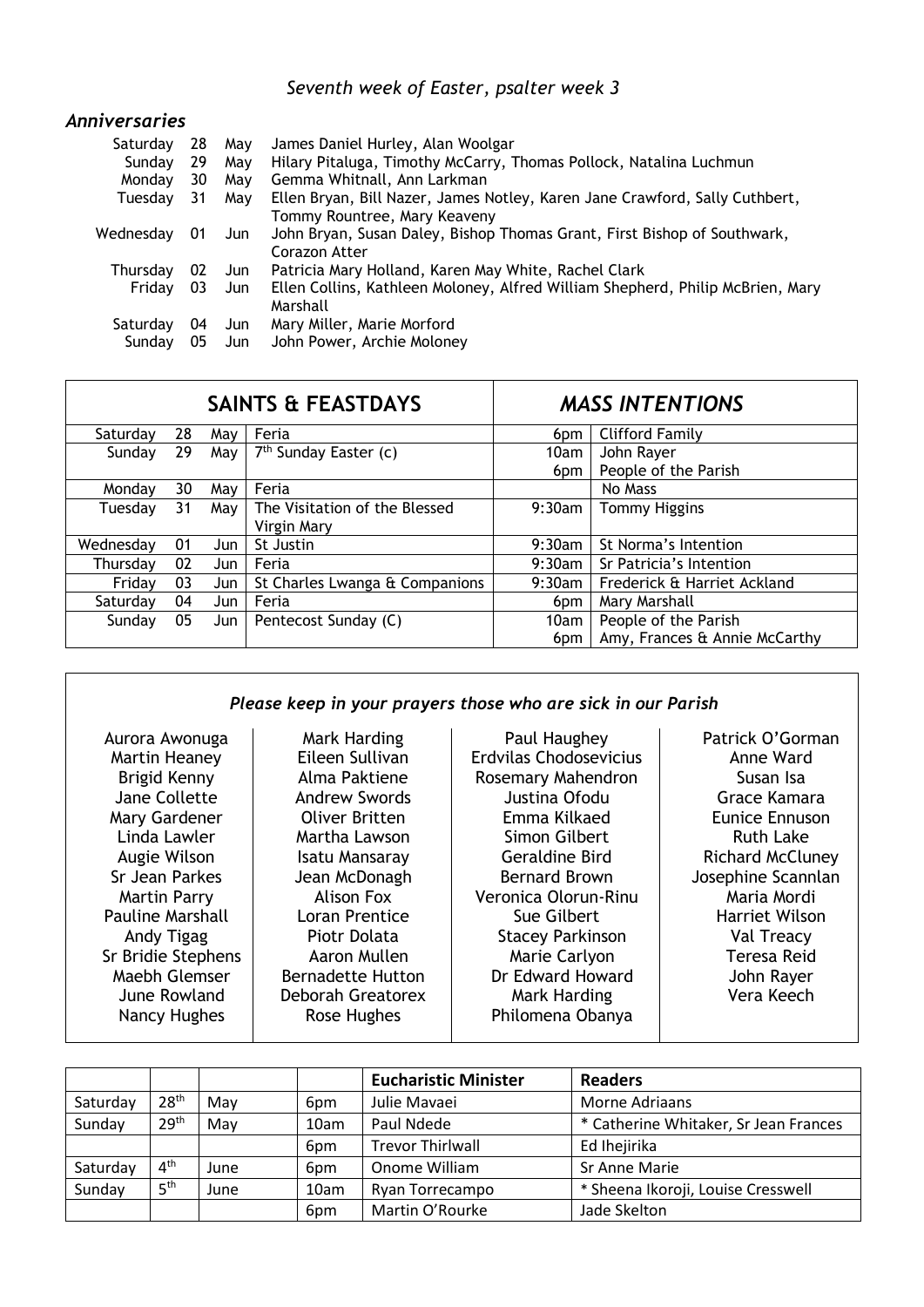*Message from Canon Alan:*

*Getting ready to reach the mature age of seventy was something I was not looking forward to. So many people said what are you doing for your birthday? My answer was nothing. I will enter my seventy first year quietly. Apart from everything else I didn't feel seventy. More like thirty inside! Sounding like Cilla Black, "Fool am I" that it was not going to go unnoticed.*

*This week has been surprising and amazing. The outpouring of love and affection has been overwhelming. How can I say thank you for such a fabulous few days? Saturday night and Sunday will remain with me forever. How you kept it all secret I will never know. So many of you have said such lovely things and your love and your gifts so generous.*

*The week has carried on being full of surprises. I am very lucky to be part of this special community. You are simply the best. So, what I want to say simply is THANK YOU X*

### **First Reconciliation and First Holy Communion Programme 2022**

The programme continues this Sunday at 11:10am in the Convent. Please keep the children who are preparing for First Reconciliation in your prayers.



## **Confirmation Programme 2022**

**We invite Young members of our Parish who are in Year 9 or above who have a genuine desire to be Confirmed to collect an Information Sheet from the back of the Church this weekend.**

**Application forms need to be returned by Sunday 26th June.**



## *Praying for Peace*

*With the Psalms*

Following the successful prayer sessions during Lent, we will be continuing to pray each Monday until Pentecost Sunday for Peace.

Join us online this Monday at 7pm for 25 minutes to pray for Peace, using the Psalms. You can join from anywhere, using your phone, laptop, computer or iPad.

Zoom Meeting ID: 835 2855 7398 Passcode: PRAYER

Or use this link[: https://us02web.zoom.us/j/83528557398?pwd=eEVWdWVFSW5tZ1BYVCtWWkc3Y1ZZdz09](https://us02web.zoom.us/j/83528557398?pwd=eEVWdWVFSW5tZ1BYVCtWWkc3Y1ZZdz09) 

#### *ANNUAL CATHEDRAL MARRIAGE MASS*

*Are you celebrating your 1st, 10th, 25th, 40th, 50th, 60th or any later wedding anniversary this year? Or did you last year? If so, Archbishop John Wilson invites you to join him in celebrating a Mass for married couples at 3pm on Saturday July 9 at St George's Cathedral. You need to book in advance and by doing so you will then receive a personal written invitation from Archbishop John. Children (and grandchildren) are welcome to accompany you to the Mass. To book or for more details email [mflsw@rcaos.org.uk](mailto:mflsw@rcaos.org.uk) Please let Canon Alan know if you are going.*